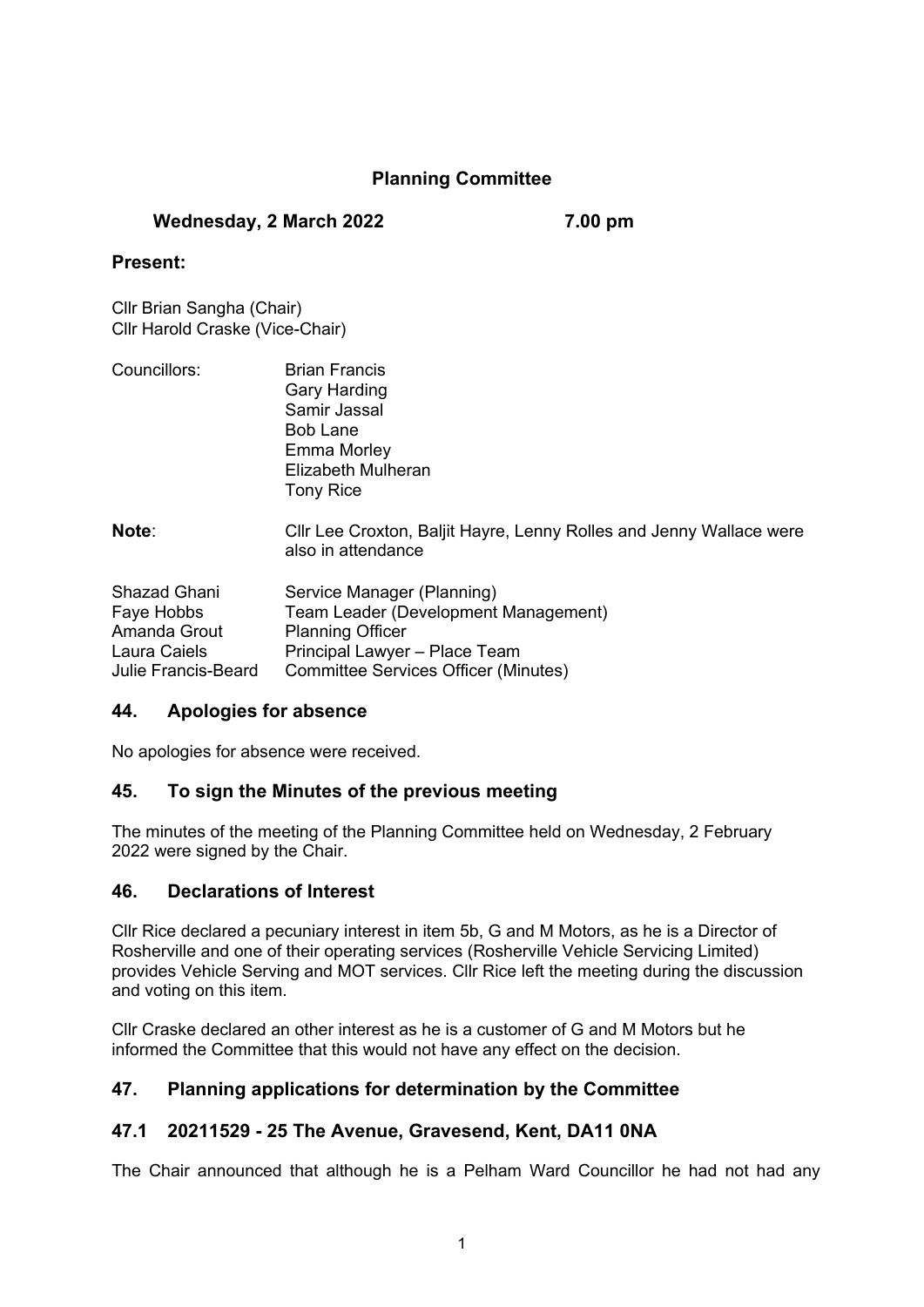involvement in this application and therefore had an open mind in the determination.

The Committee considered 20211529 in relation to 25 The Avenue, Gravesend, Kent, DA11 0NA. The application is for the change of use from dwelling house to a 9 bedroom house of multiple occupation (HMO).

The Team Leader (Development Management) introduced application 20211529 to the Committee and highlighted key points from the report.

- The site lies close to the town centre in a mixed residential area, and in the Pelham Road / The Avenue Conservation Area. The property is one of a group of large semidetached houses of identical design. The area is mainly residential but includes a mix of residential uses, including supported accommodation, flats and bedsits and other HMOs.
- In terms of the existing HMOs, no recent planning permission have been granted, although there are historic permissions from late 80s and 90s:
	- o Number  $15 -$  share house since 1992
	- o Number 4 granted to use as bedsits in 1986
	- o Number 5 deemed lawful in 2007 through passage of time it was operating.
- Due to the size of the property, its sustainable location and the existing mixed residential use of the area, an HMO use is considered appropriate for this site and complies with the requirements of saved Policy H5 of the 1994 Local Plan and Policy CS14 of the 2014 Core Strategy.
- A previous application for an 11-bedroom HMO at the property was recently refused by the Planning Committee in November 2021. The first refusal grounds related to the proposed development failing to comply with the Council's HMO Amenity Standards guidance, particularly in relation to unacceptable living and bedroom spaces, and the failure to provide a high standard of amenity for future users. The second refusal related to the lack of a SAMMS contribution. The current application proposes a 9 (single) bedroom HMO, with an increased kitchen / dining / sitting space provision. A SAMMS contribution agreement has also been signed and the appropriate tariff paid.
- There are no external alterations to the building and the front and rear gardens will be retained as existing.
- The proposal is considered to preserve the character and appearance of the application site and surrounding Conservation Area.
- The site had permission last year for a single storey rear extension, which will now be used to provide a bedroom and part of the communal space.
- On the ground floor, there will be 3 bedrooms with a shared kitchen / dining / sitting space and two separate WC / shower rooms.
- On the first floor there are three further bedrooms together with a communal room and separate bathroom and WC / shower room.
- There will be three further bedrooms in the roof space of the house.
- The main concern with the previous proposal related to the impact on the amenity of the future occupiers of the HMO. The Council has a Guidance to Amenity Standards document that is intended to assist in the provision of accommodation in HMOs that contributes to a safe and healthy environment for occupants and visitors. The guidance includes minimum bedroom sizes, which must be met to comply with the requirements on HMO licenses.
- The current proposal now meets the minimum bedroom requirement for a single occupied room of 6.5m² with all rooms being in excess of 10m² with the exception of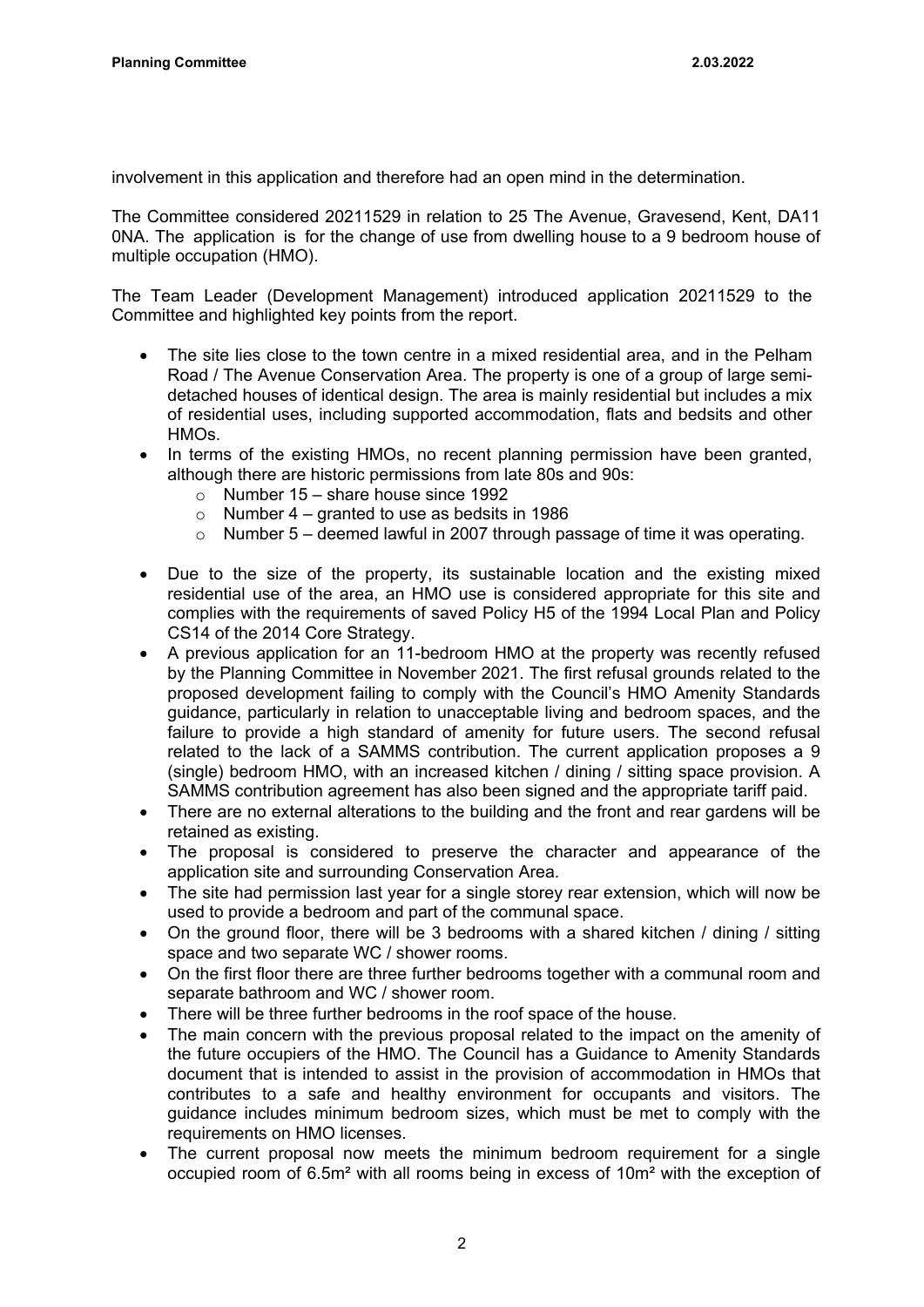one room which is 8.6m² but still exceeds the minimum size of 6.5m².

- The size of the kitchen / dining space is over the required minimum standard of 29m<sup>2</sup> for a 9-bedroom HMO. In addition, there will be mechanical ventilation in all bath / shower rooms and sufficient wash hand basins for 9 occupants.
- Refuse storage is also included.
- Other planning considerations include issues of neighbour amenity, though concerns on this matter were not previously considered to be significant enough to warrant a refusal on this basis.
- As no external changes are proposed, there are no adverse impacts on light or privacy for neighbouring properties.
- Noise and disturbance there is no evidence that substantial or sustained levels of harm would result from the proposal. The proposed number of occupants has now been reduced which would further lesson any impact.
- A condition was suggested to include various recommendations from Kent Police in order to help reduce any potential crime at the property, including access control, lighting, alarms and fire / security certified doors.
- Parking concerns have been raised but given the accessibility of the site to public transport and town centre services and facilities, there is no parking requirements for the proposal. Provision for 3 bicycles can be made in the rear garden and will be secured via condition.

The Chair thanked the Officers for a detailed report.

In response to Members questions on the clarification of the application, the Team Leader (Development Management) explained that:

- There are currently two supported care homes in close proximity to this application, flats and bedsits are located at number 4 and 17 and other HMOs are located at 5 and 15. As discussed earlier there have been no recent planning permissions issued for other HMOs in The Avenue.
- Regarding anti-social behaviour, Kent Police commented in the report that "the potential for ASB, nuisance and conflict is significant". As this comment is not included in the 10 points that Kent Police feel should be part of the conditions, then the antisocial issues could be overcome.
- There have been similar applications in Gravesham which has used this approach but of those application, none have been of this size.
- There is no policy on how many HMOs or clustering can be in one area.

The Committee heard the views of a public speaker for the application. Following the address by the public speaker, Members had their questions answered:

- The Chair asked if there would be a resident manager on site to regulate the property and tenants. The applicant explained there would not be someone on site 24/7 but the applicant would be regularly visiting the property.
- The applicant explained that written in the tenancy agreement if there was any antisocial behaviour the tenancy would be immediately terminated.
- The applicant informed the Committee that they had attended a course on how to manage anti-social behaviour.
- The applicant explained that as they would be attending the property on a regular basis there would be no potential for disaster with more people staying overnight than the stated 9 people.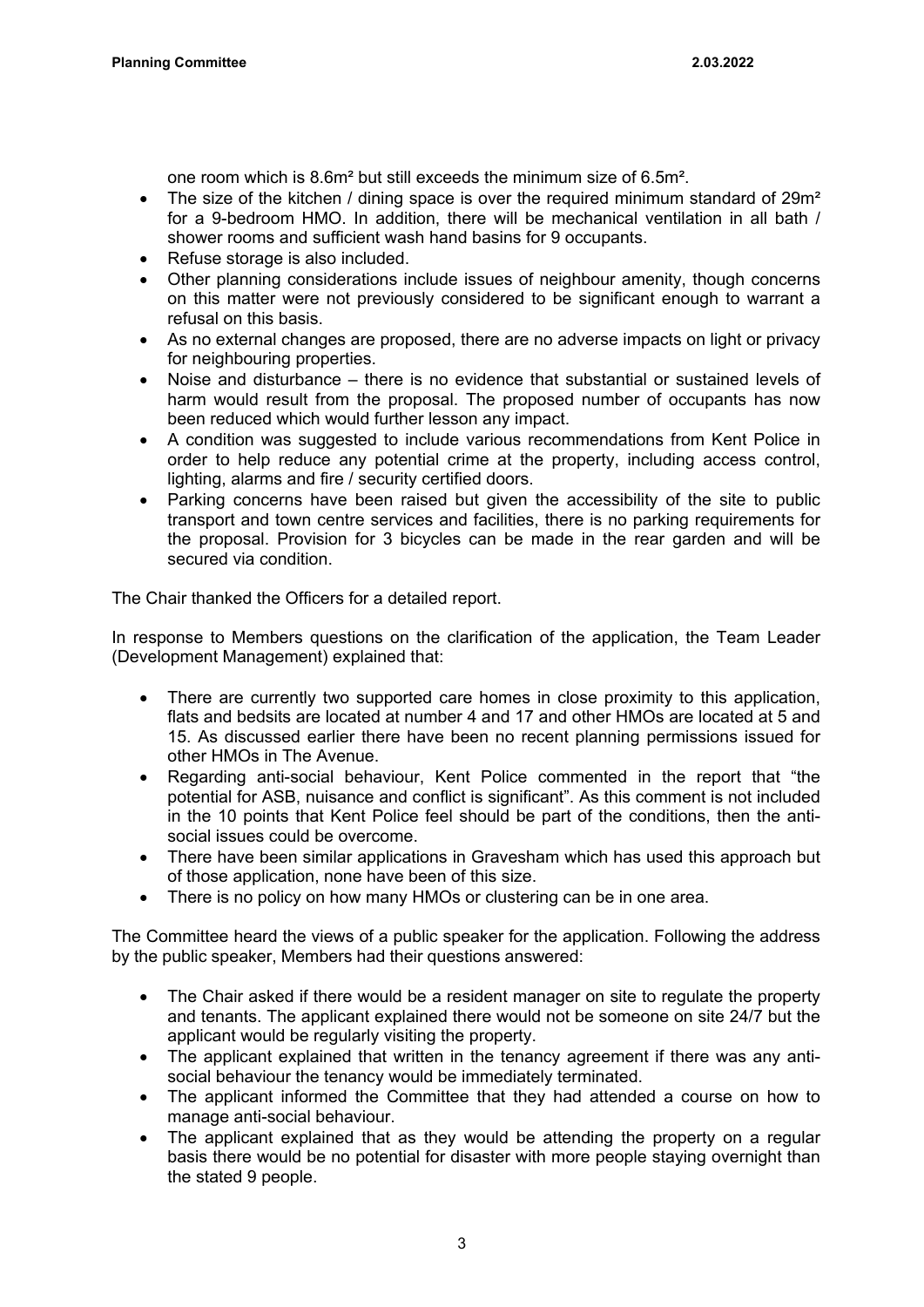- Following a question from Cllr Rice as to whether the subject of anti-social behaviour would be a material planning consideration or a licensing issuing, the Team Leader (Development Management) explained that the council has a duty to consult important consultees that could provide important consultation or any concerns. With planning applications of a similar nature, the council normally addresses anti-social behaviour within the planning remit via conditions. It is important to note that the council can control that this property, if approved, will have 9 single rooms which equates to 9 people and a condition has been submitted for that.
- The HMO is not a care facility or assisted living so would not require someone on duty at all times. These are rooms that are rented rather than self-contained independent living normally on a short term lease.
- The Principal Lawyer Place Team confirmed that only some things can be controlled via planning conditions. If there were anti-social behaviour issues the Police would need to be contacted.
- The applicant confirmed that the advertisement for the property and tenancy agreement would state no parking facilities. Being so close to the town centre or train station there is no requirement for the occupants to have their own vehicles and the applicants will vet those that apply to live in the HMO.

The Committee heard the views of a public speaker objecting to the application. Following the address by the public speaker, Members had their questions answered:

- This property would not contribute to Gravesham's housing targets as it is 1 dwelling not 9.
- The report states there will be a requirement for sufficient storage.
- The Team Leader (Development Management) confirmed that the bedroom sizes were the same size as the previous application but this application states single occupancy whereas the previous application did not specify single or double occupancy. The minimum size for a single person is 6.5m² and the smallest room in this application is 8.6m².
- The objector confirmed there had been no engagement with the applicant about this application after the previous refusal.

The Committee heard the views of a public speaker objecting to the application. Following the address by the public speaker, Members had their questions answered:

- Following a question from Cllr Mulheran as to whether this development would have an adverse effect on community cohesion, the objector confirmed she felt it would.
- The objector confirmed that although she had been into the property no discussion about the application had taken place.

The Committee heard from Cllr Baljit Hayre, a Ward Councillor for Pelham Ward and his concerns were for the occupants and future occupants of this property. Cllr Hayre felt there is not sufficient hand basins or personal washing facilities in the property and the second floor currently has no WC or bathroom. The communal area is too small at 6.7m² and what would the effect of additional parking, anti-social behaviour and the extra strain on local amenities have on the local residents.

The Committee heard from Cllr Jenny Wallace, a Ward Councillor for Pelham Ward and is against this application. Cllr Wallace is concerned about who will live in this property. For the private sector Gravesham Borough Council Housing Department statutory responsibilities are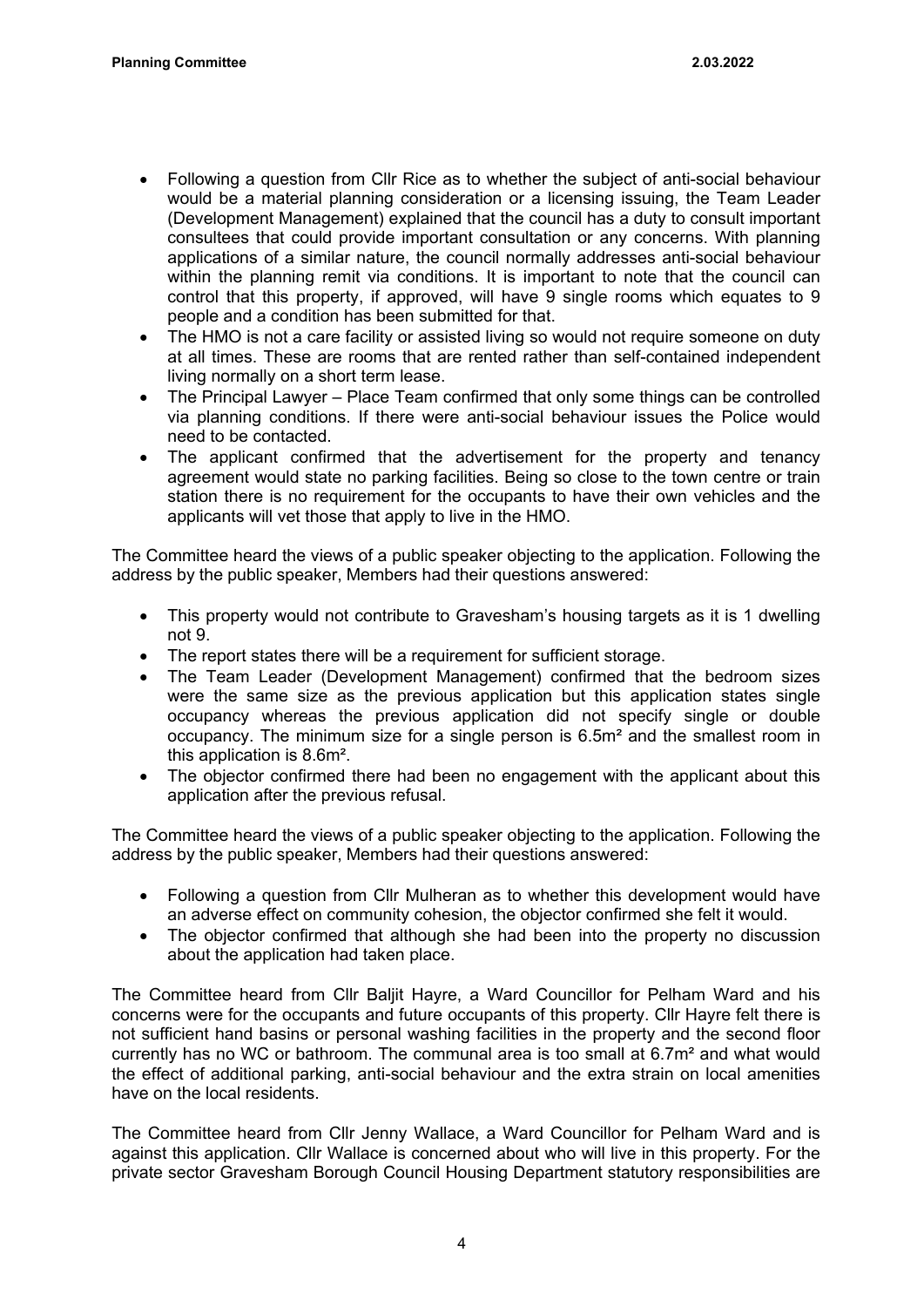to ensure there are good standards in the properties for tenants and also licensing. The property is owned by a local private landlord and is rented to DMC Health Care Services who currently have a contract with Kent County Council's Social Services. There have been a number of disturbances and anti-social behaviour incidents at 25 The Avenue with the police being called. Carers are visiting a tenant at the property on a regular basis during each 24 hr period, these carers have been parking without permits and it is a residents parking permit area. Rubbish is frequently left outside the property. The council are not in a position to determine who can live in this property but surely the landlord must have a responsibility to local residents and neighbours, but this is currently not happening.

The Service Manager (Planning) confirmed that matters related to the current tenant are not material planning considerations.

The Team Leader (Development Management) fielded questions from Members and the following discussions were discussed:

- Although anti-social behaviour could be an issue, Members agreed they would consider what was in the report to make their decision and not be influenced on hypothetical people moving into the property.
- Members asked if there were valid grounds for refusal and could that decision be overturned if it went to an appeal. The Team Leader (Development Management) explained as Officers have recommended approval with conditions, the application is compliant. It would be difficult to respond until the specific grounds of refusal were discussed. If the decision was refused against development policy, there would be an opportunity to appeal but the reasons of refusal would need to be as clear as possible.
- Cllr Mulheran expressed concerns on the poor standards for future occupants with a lack of washing facilities. Confirmation from Gravesham's Housing Improvement Officer was that the wash hand basins were stated as adequate.
- The Principal Lawyer Place Team confirmed that only 9 people could live in this property as stated in the conditions.
- Following a question from Cllr Rice when it gets to community cohesion how does that overlay when there are a number of HMO's in the area and Gravesham has no policy regarding the density of HMOs. How will this affect the local services and at what point would that cross over into CS1 sustainable development. The Team Leader (Development Management) confirmed Gravesham have no policy on the number of HMOs in one specific area. Each case and the different uses is looked at within the specific area and the council does not consider this proposal as a concentration of HMOs within the area.
- If the number of occupants did increase the planning permission would be in breach and Planning Enforcement would be able to take enforcement action if they considered that it would be appropriate. An amendment to the application would be required to amend the numbers and then there would be issue with undersized rooms.
- If planning permission was granted, the applicant would then need to apply for a HMO license.
- The Service Manager (Planning) confirmed that planning permission stays with the land/property, whilst the HMO license sits with a landlord.

The Chair summarised the application and raised concerns regarding community cohesion and anti-social behaviour, these concerns were echoed by other Members of the Committee.

The Vice Chair recommended approval and was seconded by Cllr Lane.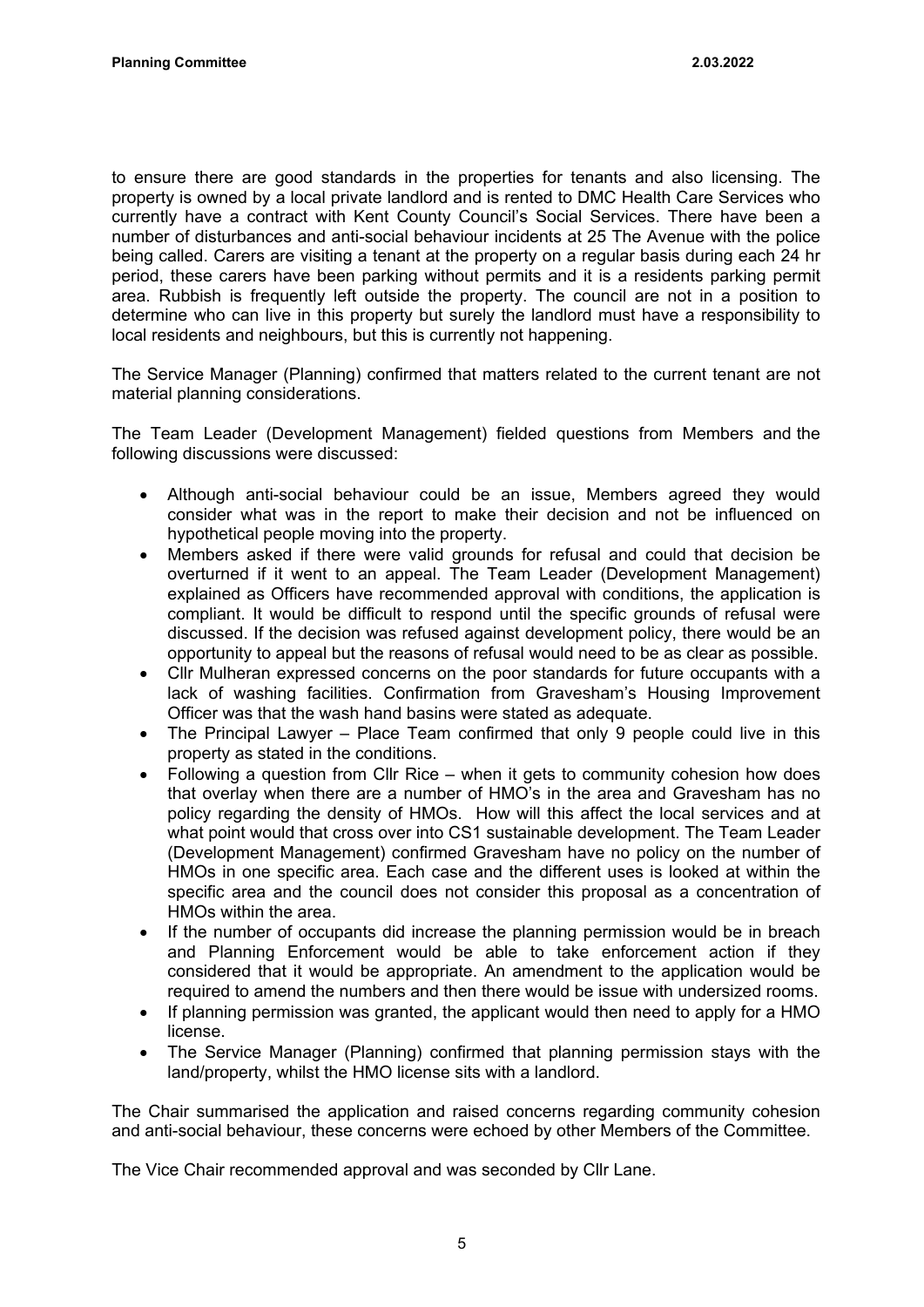The Chair thanked the registered speakers, Ward Councillors and the Officers for the detailed report.

Resolved that application 2021529 be **APPROVED** with conditions:

#### **Conditions**

1. The development hereby approved shall be begun not later than 3 years following the date of this permission.

Reason: In pursuance of Section 91 of the Town and Country Planning Act 1990, as amended by Section 51 of the Planning and Compulsory Purchase Act 2004.

2. The development hereby permitted shall be carried out in precise accordance with the following approved plans and particulars:

Heritage Statement; Design and Access Statement; Drawing no. 25TA/A3/01 (Site Map and No Change to Elevations); Drawing no. 25TA/A3/02 (Proposed Ground Floor Plan); Drawing no. 25TA/A3/03 (Proposed First Floor Plan); Drawing no. 25TA/A3/04 (Proposed Second Floor Plan); Drawing no. 25TA/A3/05 (No Change to Block Plan); and Drawing no. 25TA/A3/06 (Existing Floor Plans). (All received 10 December 2021) Application form received 14 December 2021.

Reason: For the avoidance of doubt and in the interests of proper planning.

3. The development hereby approved shall not be occupied until a scheme of cycle storage facilities incorporating 3 cycle parking spaces within a secure and weatherproof enclosure has been submitted to and approved in writing by the Local Planning Authority. These facilities shall be made available for use prior to first occupation of the development hereby approved and retained for use by site users at all times thereafter.

Reason: In order to encourage options for sustainable travel in accordance with Policies CS11 and CS19 of the Gravesham Local Plan Core Strategy 2014.

4. Prior to the first occupation of the development hereby permitted, details of security for the property to comply with the recommendations of Kent Police in their letter dated 29 January 2022, including access controls, lighting, alarms, and fire/security certified doors, shall be submitted to and approved in writing by the Local Planning Authority and the work shall be carried out in strict accordance with those details.

Reason: To ensure a safe living environment in the interests of amenity, and in accordance with Policy CS19 of the Local Plan Core Strategy 2014.

5. The approved refuse storage facilities for the development hereby approved shall be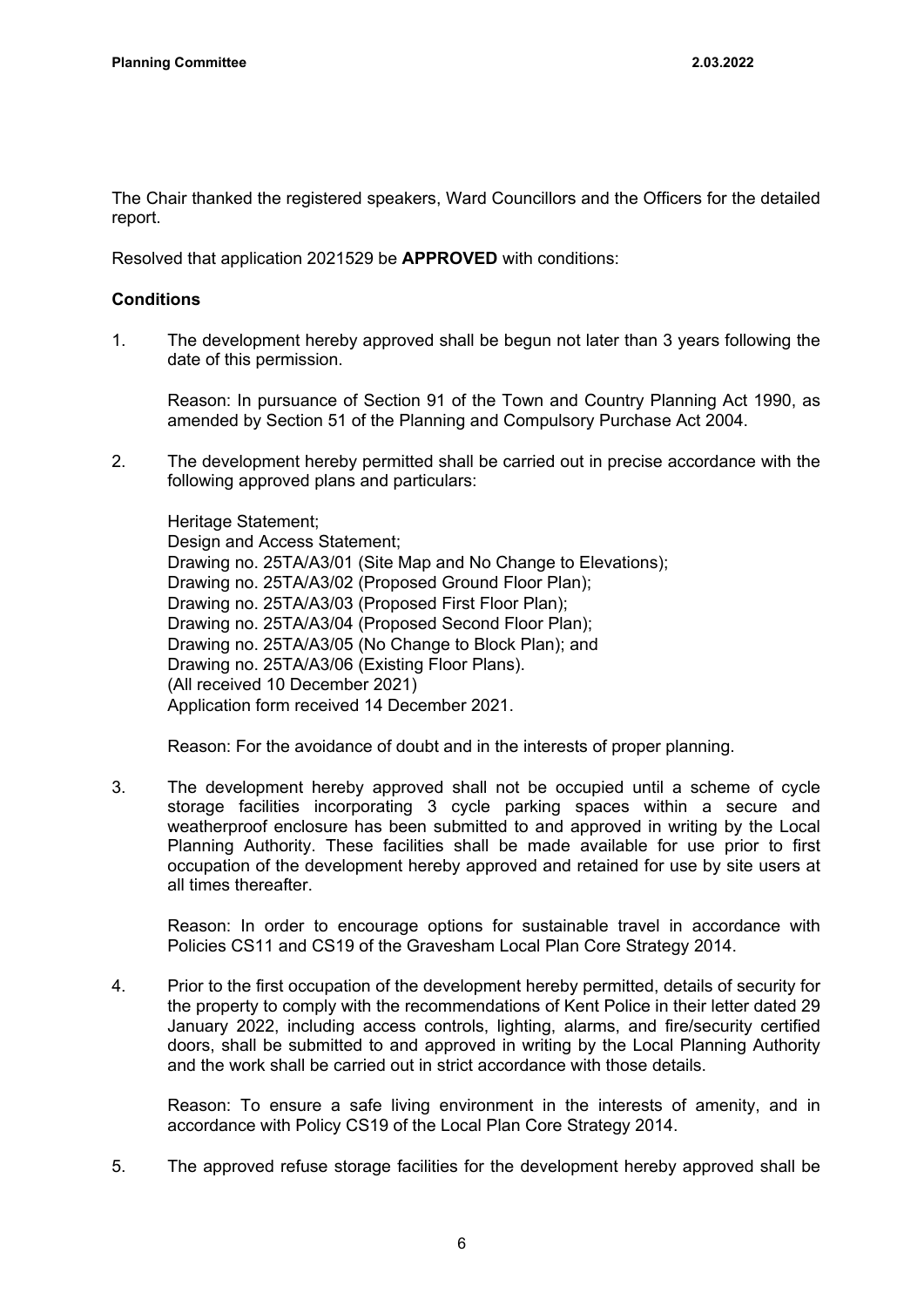provided prior to the first occupation of the development hereby permitted and shall thereafter shall be retained for such purposes at all times.

Reason: In the interest of amenity and in accordance with Policy CS19 of the Gravesham Local Plan Core Strategy 2014.

6. Notwithstanding the details submitted on the application form and in the approved plans, the number of bedrooms and occupants at the property shall at no time be more than 9.

Reason: To ensure the protection of the residential amenities of occupiers and neighbouring properties and in accordance with Policy CS19 of the Gravesham Local Plan Core Strategy 2014.

7. No more than 2 residents' parking permits shall be sought in relation to the property at 25 The Avenue, Gravesend.

Reason: In the interests of amenity and parking pressures in the area, and in accordance with Policy CS19 of the Gravesham Local Plan Core Strategy 2014

#### **INFORMATIVES**:-

#### **1 WORKS OF CONSTRUCTION**

Hours of work of construction site plant, equipment and machinery, should be restricted to not earlier than 7.00 a.m. and not later than 6.00 p.m. weekdays and Saturday working should be restricted to not earlier than 8.00a.m. and not later than 1.00 p.m. No work shall be carried out on Sundays, Bank or Public Holidays.

i. Suitable sound attenuation shall be used at all times in respect of all plant, machinery and equipment in operation on site in order to aid prevention of noise nuisance. Compliance with BS 5228: Part 1: 1984 and subsequent amendments regarding the use of equipment on site will be required in appropriate cases.

ii. A suitable method of control shall be used in order to aid prevention of dust nuisance arising from work activities on site.

iii. Burning of waste materials shall not be carried out on site. Such materials are to be stored in a suitable receptacle, as far from residential accommodation as reasonably practicable, pending disposal off site.

iv. Adequate arrangements shall be made to remove all waste material from the site on a regular basis and to dispose of it at a suitably licensed waste disposal site.

# **2 DEVIATION FROM APPROVED PLANS**

It is possible that any proposed deviation from the approved plans could be classed as a 'material' change requiring a further application/permission. In the event that any change is proposed, applicants are advised to seek advice from the Local Planning Authority [as proceeding without the necessary permissions could nullify this permission.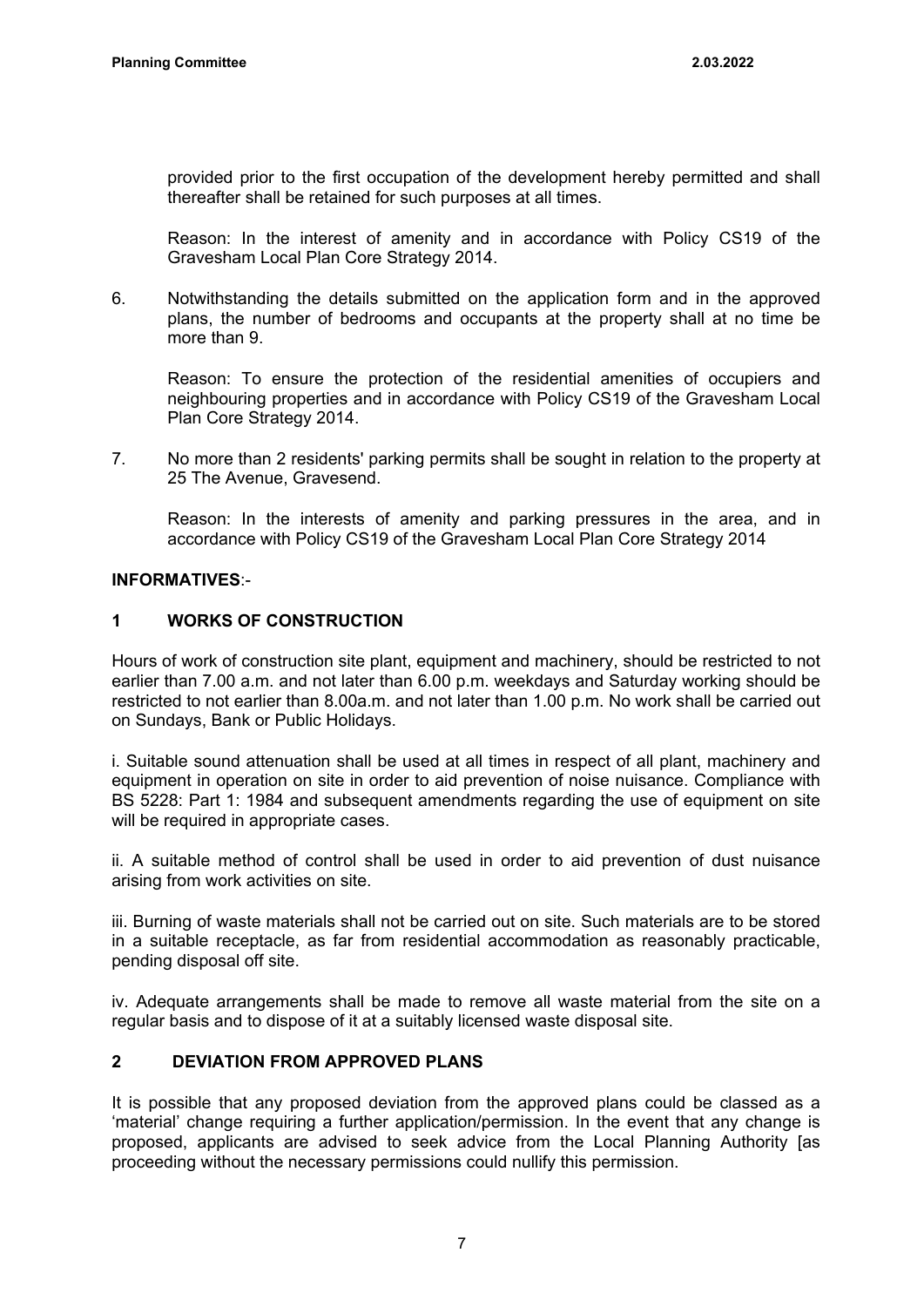### **3 BUILDING REGULATIONS CONSENT**

The granting of planning permission is independent from the granting of Building Regulations consent (which may, or may not, be required). In the event of a change to the scheme granted planning permission being required to satisfy the Building Regulations, applicants are advised to seek advice from the Local Planning Authority [as proceeding without the necessary permissions could nullify this permission.

### **4 STATEMENT OF POSITIVE AND PROACTIVE APPROACH TO DECISION-MAKING**

In accordance with Article 35 (2) of the Town and Country Planning (Development Management Procedure) (England) Order 2015 (as amended), and paragraph 38 of the National Planning Policy Framework (NPPF) 2021, the Local Planning Authority has approached the assessment and determination of this application in a positive and creative way and, where appropriate, has worked pro-actively with the applicant to secure a development that is sustainable and that improves the economic, social and environmental conditions of the area, and that is in accordance with the Development Plan for the area.

### **5 SMOKE CONTROL**

The proposed development is situated in a smoke control area. As such, only authorised smokeless fuels as listed in the Smoke Control Areas (Authorised Fuels) Regulations 1991 shall be burnt or fireplaces/appliances exempted by Smoke Control (Exempted Fireplaces) Orders shall be utilised. Exempt appliances are appliances (ovens including pizza and tandoori ovens, wood burners and stoves) which have been exempted by Statutory Instruments (Orders) under the Clean Air Act 1993. These have passed tests to confirm that they are capable of burning an unauthorised or inherently smoky solid fuel without emitting smoke. They must be fitted and used according to manufacturer's instructions and they can only be used for the fuel for which they are designed.

When purchasing fuels and fireplaces the applicant should clarify with the vendor their suitability with respect to use in Smoke Control Areas. For further information, including confirmation that an appliance and/or fuel is suitable for use in a smoke control area, the applicant should contact the Council's Regulatory Services [air.quality@gravesham.gov.uk](mailto:air.quality@gravesham.gov.uk).

# **6 KENT COUNTY COUNCIL HIGHWAYS AND TRANSPORTATION**

It is the responsibility of the applicant to ensure, before the development hereby approved is commenced, that all necessary highway approvals and consents where required are obtained and that the limits of highway boundary are clearly established in order to avoid any enforcement action being taken by the Highway Authority.

Across the county there are pieces of land next to private homes and gardens that do not look like roads or pavements but are actually part of the road. This is called 'highway land'. Some of this land is owned by The Kent County Council (KCC) whilst some are owned by third party owners. Irrespective of the ownership, this land may have 'highway rights' over the topsoil.

Information about how to clarify the highway boundary can be found at [https://www.kent.gov.uk/roads-and-travel/what-we-look-after/highway-land/highway](https://www.kent.gov.uk/roads-and-travel/what-we-look-after/highway-land/highway-boundary-enquiries)[boundary-enquiries](https://www.kent.gov.uk/roads-and-travel/what-we-look-after/highway-land/highway-boundary-enquiries)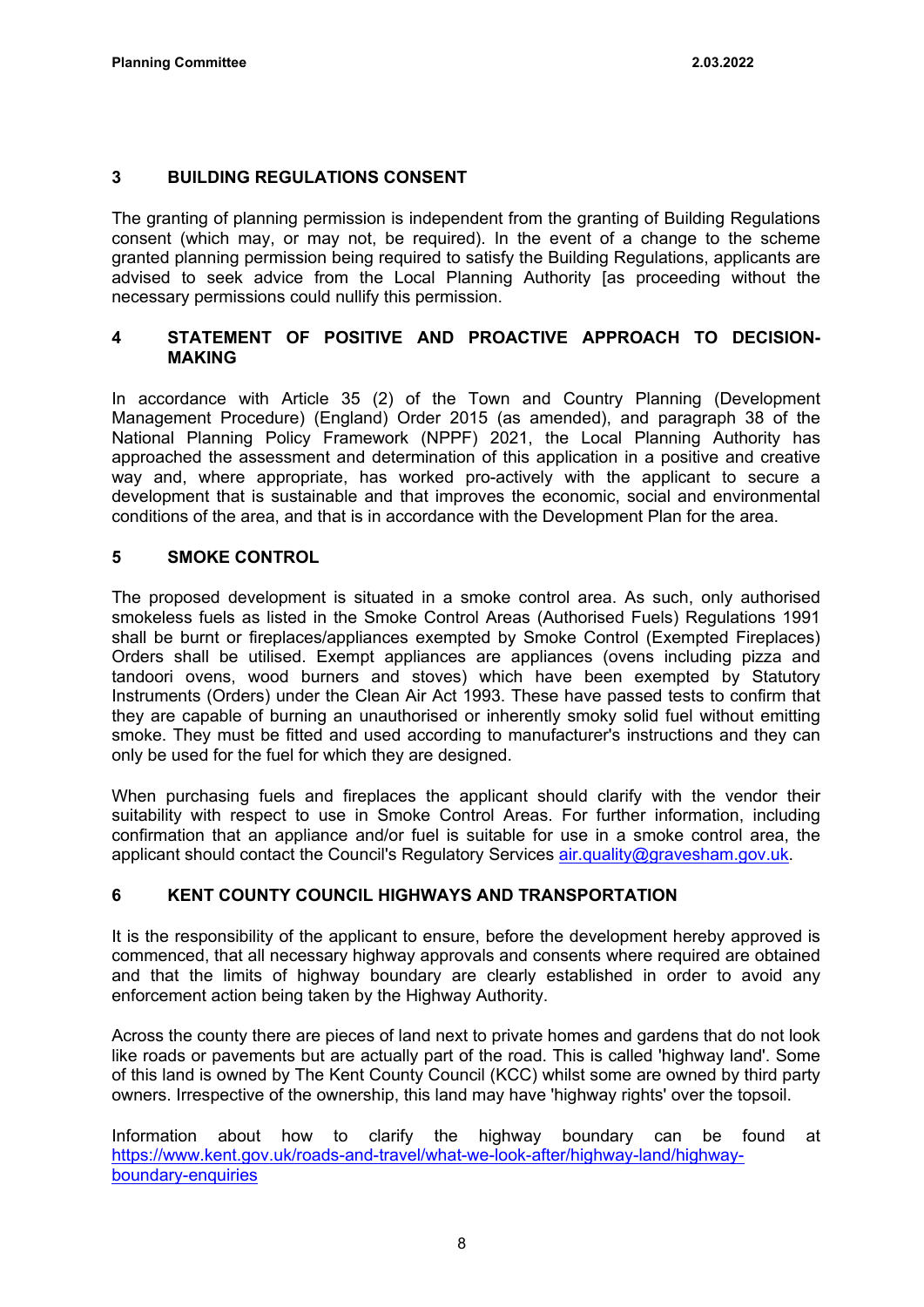The applicant must also ensure that the details shown on the approved plans agree in every aspect with those approved under such legislation and common law. It is therefore important for the applicant to contact KCC Highways and Transportation to progress this aspect of the works prior to commencement on site.

7 It is recommended that appropriate provision should be made for the secure parking of motorcycles at the property, to include at least two spaces, along with an electric charging point for battery powered motorcycles

Refusal: 4 Members Approved: 5 Members

Note: (a) Mrs Mandeep Dosanjh (in favour) addressed the Committee

- (b) Mr Kulbinder Dio (objector) addressed the Committee.
- (c) Mrs Julia Davies (objector) addressed the Committee.
- (d) Ward Councillor Baljit Hayre spoke with the leave of the Chair Ward Councillor
- (e) Ward Councillor Jenny Wallace spoke with the leave of the Chair

# **47.2 20211309 - G And M Motors 85 Milton Road Gravesend Kent**

Cllr Rice left the meeting during the discussion and voting on this item.

The Committee considered 20211309 in relation to G And M Motors 85 Milton Road Gravesend Kent. The application was for outline planning permission with all matters reserved and being for demolition of existing workshop and erection of a single storey building with valet booth, video/photographic studio and parts store together with the laying out of 6 car parking spaces.

The Planning Officer introduced application 20211309 to the Committee and highlighted key points from the report.

- The application site is located to the rear (north) of the site and within the urban area of Gravesend on the outskirts of town. To the east is St Peter and St Paul Church, a Grade 2\* Listed Building. The remaining street scene is very mixed.
- The proposed elevations are indicative only. As this is an outline application, details such as design, materials and finish would be dealt with under a later reserved matters application.
- The proposed floor plans are indicative but highlighted the proposed use as the replacement building ancillary to the existing showroom.
- A proposed parking plan showed the outline of the replacement building and the surrounding parking, again this would be assessed under reserved matters.
- Planning balance in paragraph 11 of the NPPF applies presumption in favour of sustainable development that accord with development plan policies.
- The proposed development supports an existing business and commercial use of the showroom and preserves the character of the area.
- The proposal would accord with local and national policies, in particular Local Plan CS07 which states that particular support will be given to the refurbishment and upgrading of existing commercial premises.

In response to Members questions on the clarification of the application, the Planning Officer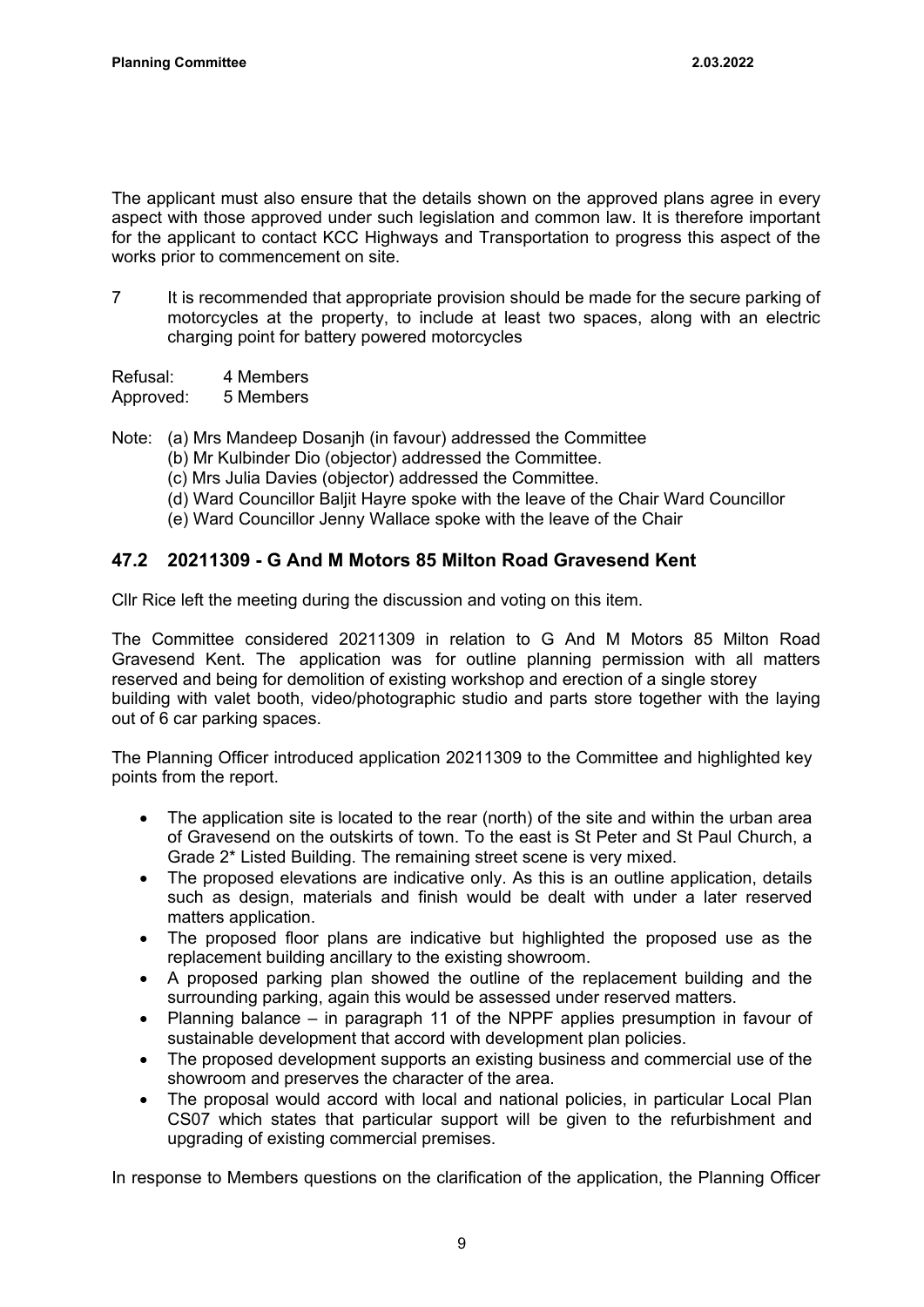explained that:

- The applicant did not give a reason as to why they were seeking outline planning permission.
- This application is just for a single storey ancillary use to the showroom in comparison to similar applications that have been previously rejected. If they were planning on a two-storey building, a separate planning application would need to be submitted.
- The Chair asked if outline planning applications were frequently used and why they took this route rather than submitting normal planning applications. The Service Manager (Planning) explained that maybe they are seeking approval of use and consent before the applicant spends additional funds on the application.
- The Service Manager (Planning) confirmed that if the Committee did grant permission, they could condition the application under the Scheme of Delegation that the application be brought back to a future Committee.
- Due to the proximity of the railway, the applicant would need to engage with Network Rail as to how they would get construction materials onto site which would not have a detrimental impact on the railway.
- The proposal will incorporate the provision for 6 parking spaces for staff.
- There will be no detrimental impact on the residents of Elm Cottage.
- The actual footprint would be increased by 105m<sup>2</sup>.
- The trees to the north of the site are outside the properties boundary and are currently a buffer created by Network Rail. The Service Manager (Planning) confirmed that those trees are not covered by a tree preservation order and the applicant would be able to cut the trees back to their boundary, if required.

The Committee heard from Cllr Lee Croxton, a Ward Councillor for Riverside Ward. Cllr Croxton's concerns are that as this is for outline planning permission with all matters reserved, the detailed information is not included in this proposal and would be difficult to determine without this information. There have been issues with parking generally in that area and this will increase. This area is one of the densest of housing in the entire borough.

The Committee heard from Cllr Lenny Rolles, who is also a Ward Councillor for Riverside Ward. He reiterated Cllr Croxton's comments about issues regarding parking and there have been complaints with dealership cars being parked on the pavement and with the reduction of spaces this will become an issue. Cllr L Rolles was concerned about the proximity to Elm Cottage and the necessity of outdoor space for those residents and if this development goes close that will be impacted. This site, if outline planning permission was given, parking spaces would be reduced with a serious impact on residents living in that area.

The Chair confirmed that parking and the impact on residents is a material planning consideration.

The Planning Officer confirmed that Gravesham's Highway Officer assessed the outline planning application and highlighted issues with parking. Currently there are no parking restrictions in place but if granted, Condition 4 of the Reserved Matters could be brought to the Committee to provide an opportunity for the management of the parking spaces to be put into place.

Members expressed with the lack of information in the outline planning application they were minded to reject this application. The Service Manager (Planning) clarified that Members would need to refuse the application on specific items.